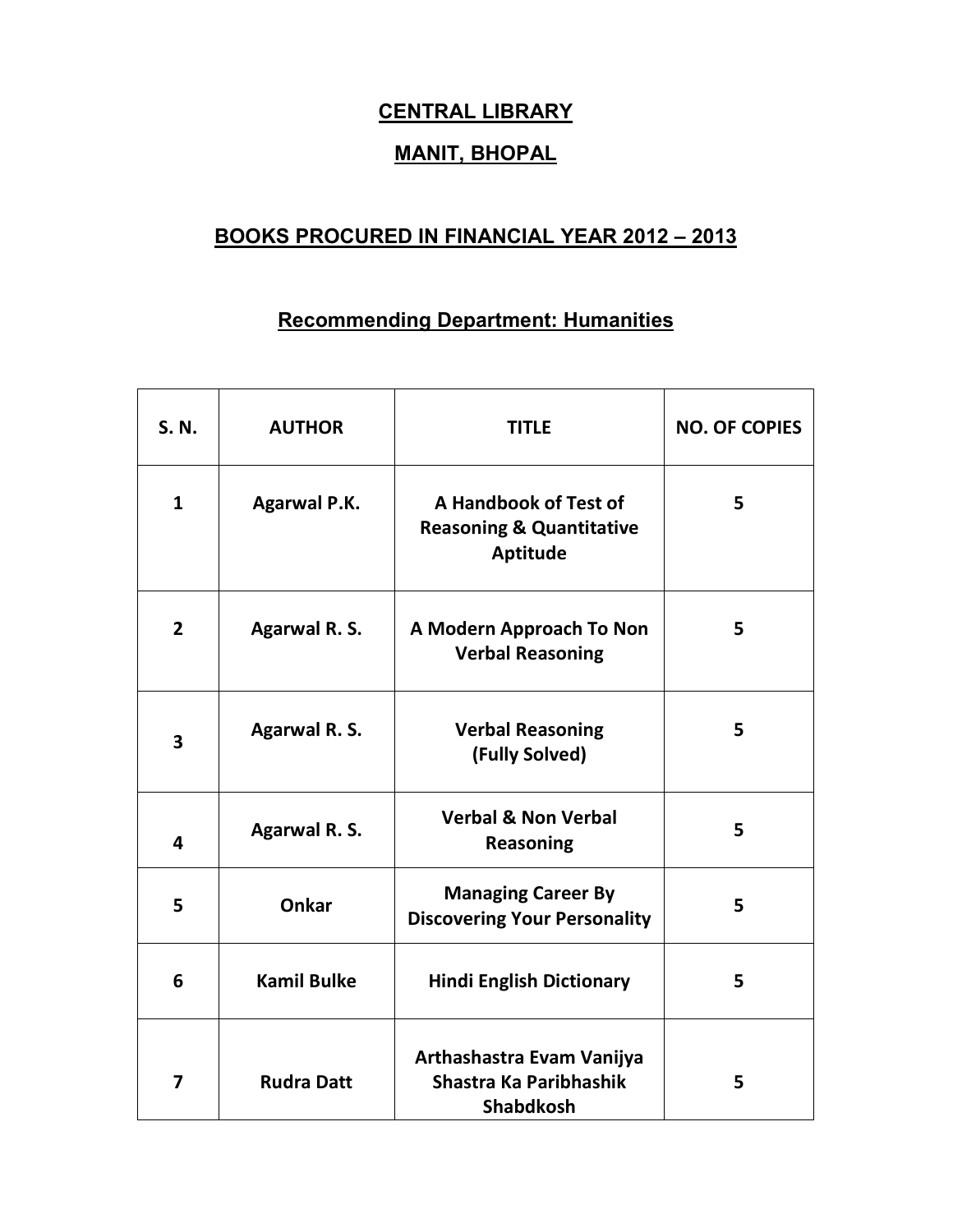| 8  | <b>Rasika Chaube</b> | An Inspirational Journey<br><b>Pratibha Devi Singh Patil</b>         | 5              |
|----|----------------------|----------------------------------------------------------------------|----------------|
| 9  | Chopde               | <b>Industrial Management</b>                                         | 20             |
| 10 | Khanka S.S.          | <b>Entrepreneurial</b><br><b>Development</b>                         | 15             |
| 11 | Gupta & Hira         | <b>Operations Research</b>                                           | 10             |
| 12 | Khanka S.S.          | <b>Organisational Behaviour</b>                                      | 10             |
| 13 | Sheikh A. M.         | <b>Human Resource</b><br><b>Development And</b><br><b>Management</b> | 15             |
| 14 | Khanka S.S.          | <b>Human Resource</b><br><b>Management</b>                           | 15             |
| 15 | <b>Harjit Singh</b>  | <b>Retail Management</b>                                             | $\overline{2}$ |
| 16 | Tulsian P.C.         | <b>Financial Management</b>                                          | 10             |
| 17 | Pillai R. S. N.      | <b>Marketing Management</b>                                          | 15             |
| 18 | Rudani R. B.         | <b>Basics of Marketing</b><br><b>Management</b>                      | 10             |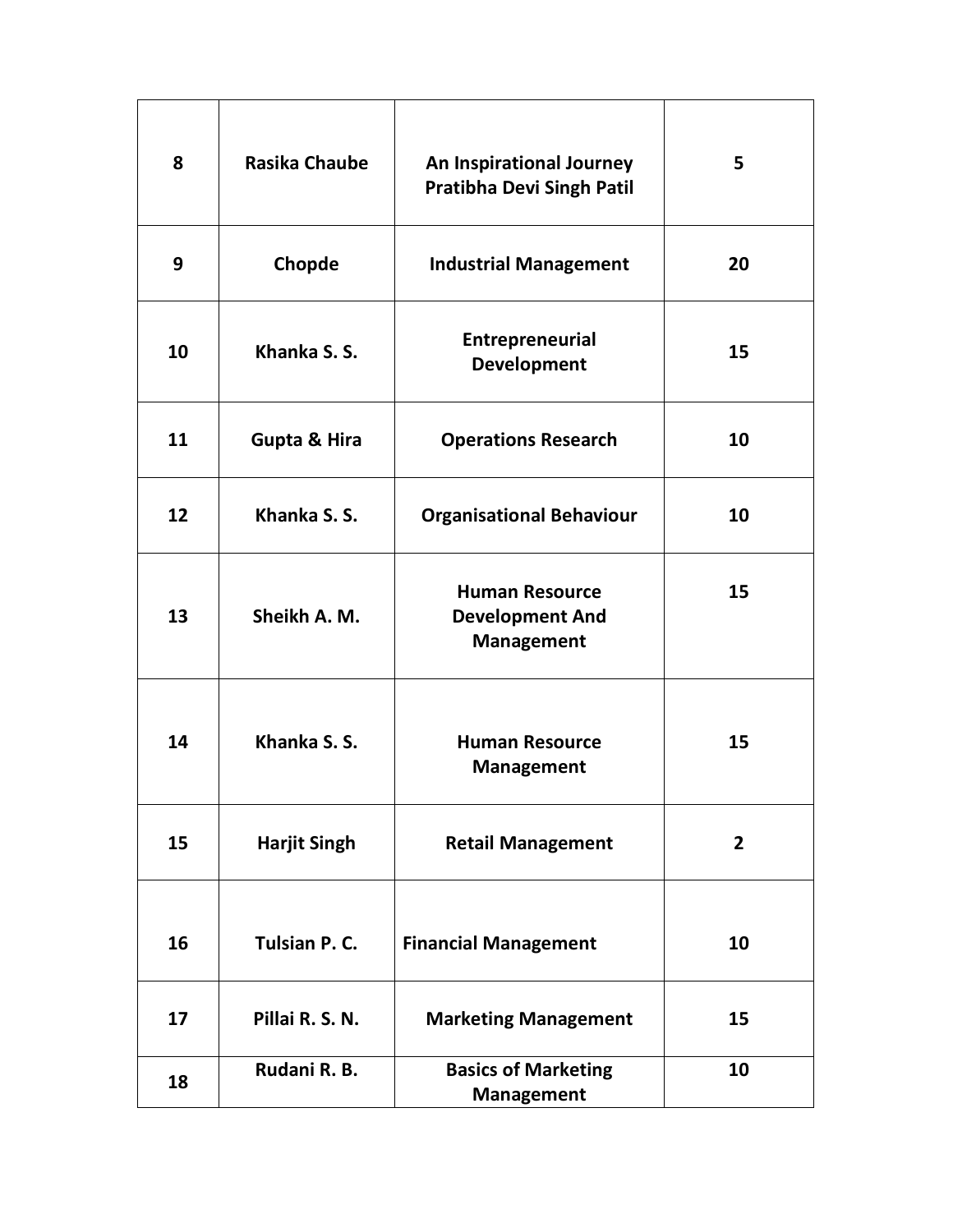| 19 | Gupta A.K.            | <b>Management Information</b><br><b>Systems</b>       | 10                      |
|----|-----------------------|-------------------------------------------------------|-------------------------|
| 20 | <b>Pillai</b>         | <b>Legal Aspects Of Business</b>                      | 5                       |
| 21 | Arora                 | <b>Comprehensive Statistical</b><br><b>Methods</b>    | $\overline{\mathbf{3}}$ |
| 22 | Tulsian P.C.          | <b>Business And Corporate Laws</b>                    | 3                       |
| 23 | Lokanathan            | <b>Economic Analysis</b><br>(Principles Of Economics) | 22                      |
| 24 | <b>Arvind Upagade</b> | <b>Research Methodology</b>                           | 8                       |
| 25 | Bhattacharyya S.K.    | <b>Logistics Management</b>                           | 3                       |
| 26 | Tulsian P.C.          | <b>Business Statistics</b>                            | 5                       |
| 27 | <b>Balaji</b>         | <b>Experimental Statistics</b>                        | $\mathbf{1}$            |
| 28 | Das Gupta             | <b>Environmental Accounting</b>                       | $\mathbf{1}$            |